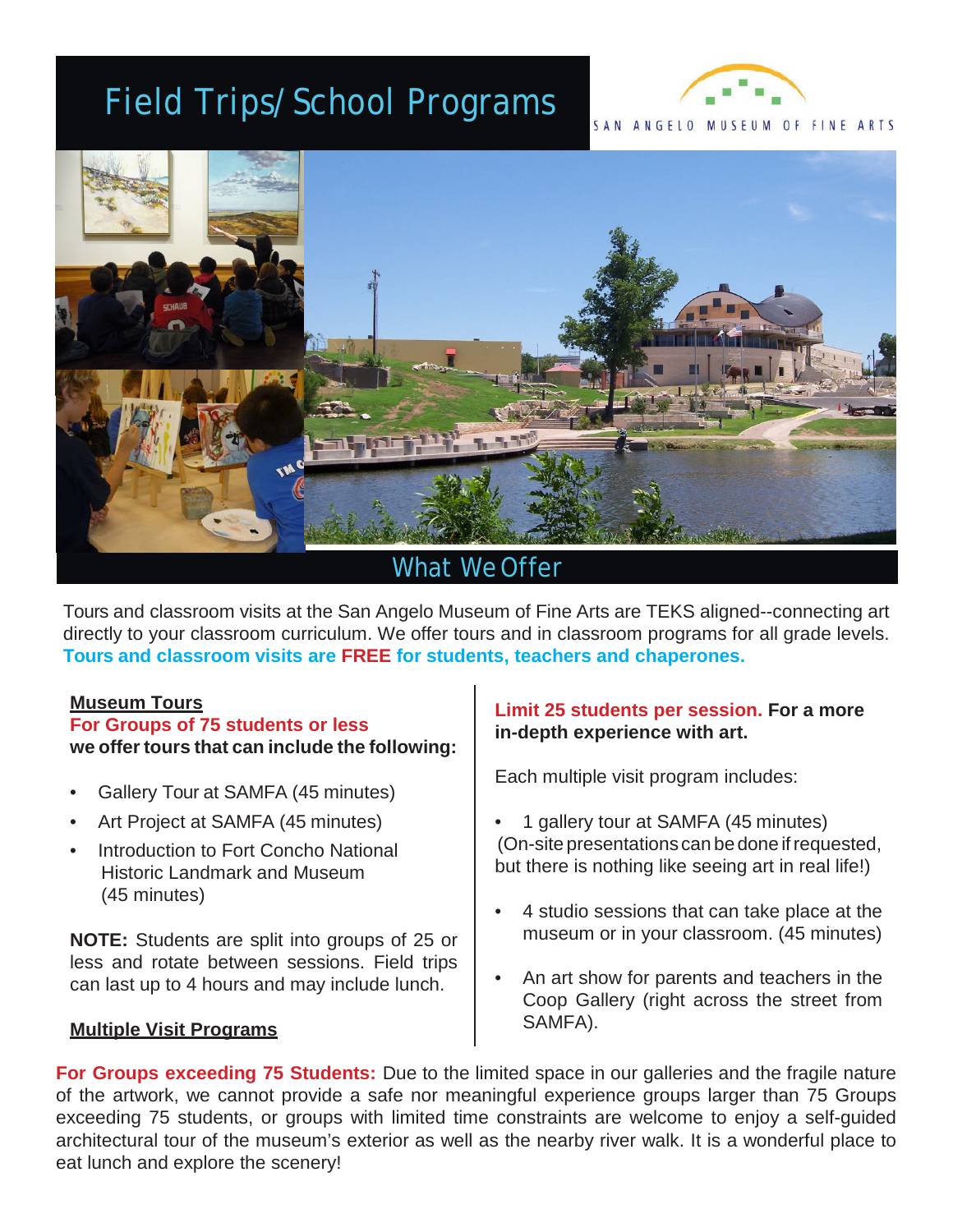## Field Trips/School Programs





**Teachers may choose one of the following themes for any tour or multiple visit program.**

**Art and Nature:** See how artists use nature in their work--as inspiration and as an art material! Then create a sculpture or landscape using natural and man-made materials.

**Architecture--Together We Will Make a Building:** Explore some of the coolest architecture in the Cultural District, including SAMFA, the Municipal Pool and the San Angelo skyline. Then work as a team to design a new building for an empty lot on Oakes Street.

**Current Exhibitions:** This program focuses on what is currently on view at the San Angelo Museum of Fine Arts. Call the Education Department for details.

### **How to Schedule:**

**1. Visit samfa.org/education.html and submit the School Tour Request online form. Or, you may submit the attached form by fax or post.**

**2. Wait at least 48 hours for a Museum staff member to contact you by phone or email to arrange tour details.**

**3. Once you receive your confirmation, prepare your students by going over the Museum Etiquette sheet that will be sent to you.**

**Questions?** Contact the Education Department at 325-653-3333 or [education@samfa.org.](mailto:education@samfa.org)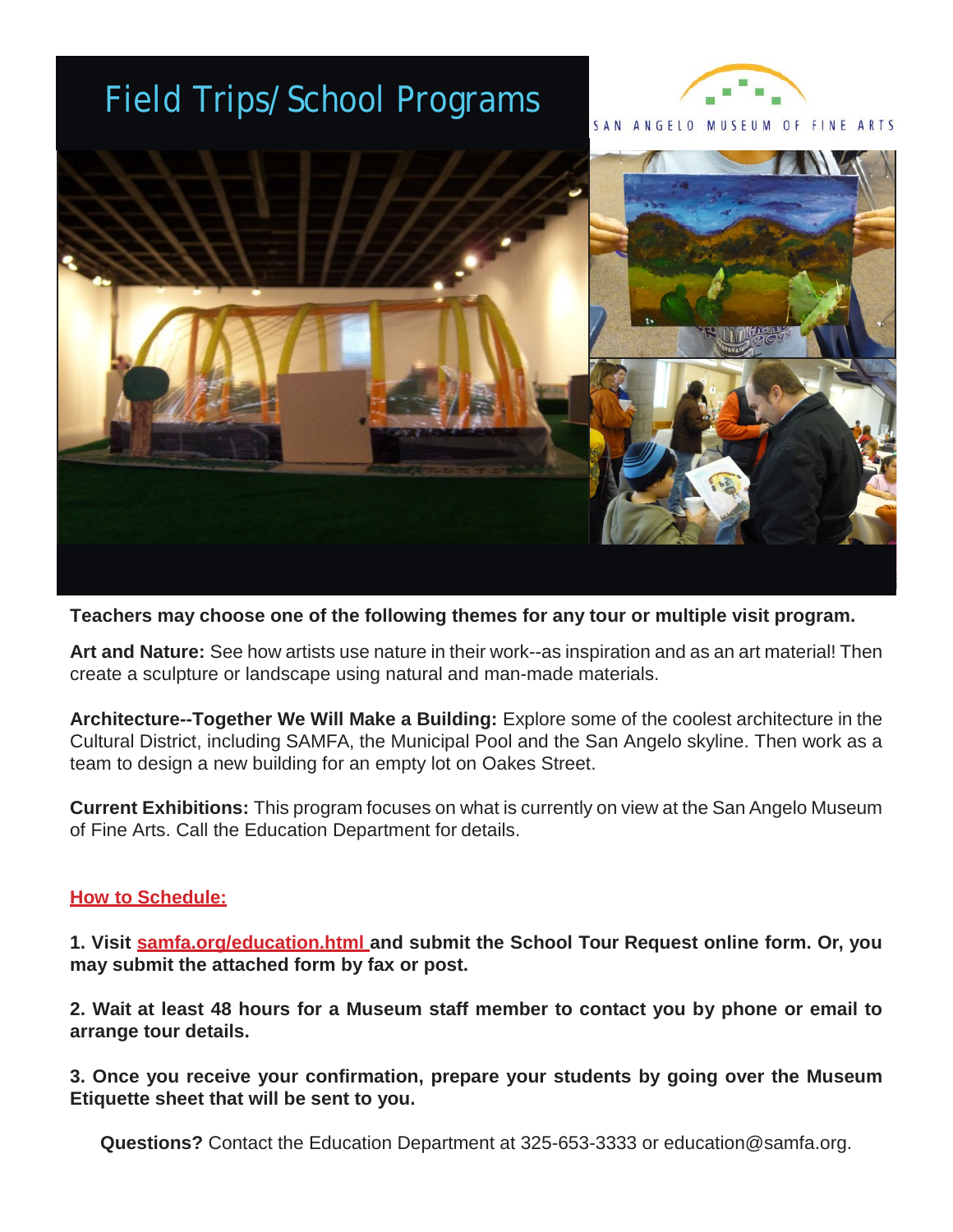# School Tour Request



### **Once we receive this request, we will contact you to arrange tour details.**

| Earliest Arrival Time: Caroline and Grade(s): Caroline and Caroline and Caroline and Caroline and Caroline and C |
|------------------------------------------------------------------------------------------------------------------|
|                                                                                                                  |
| Number of Students: Norte: WE DO NOT DO TOURS FOR GROUPS EXCEEDING 100 STUDENTS.                                 |
| I am interested in (check all that apply):                                                                       |
| A field trip for my students.                                                                                    |

**For SAMFA staff to visit my students in the classroom.** 

**Both.**

### **Requests can be emailed to education@samfa.org or sent via fax to 325-658-6800.**

**Or mail it to:** 

**Attn: Education San Angelo Museum of Fine Arts 1 Love Street San Angelo, Texas 76903**